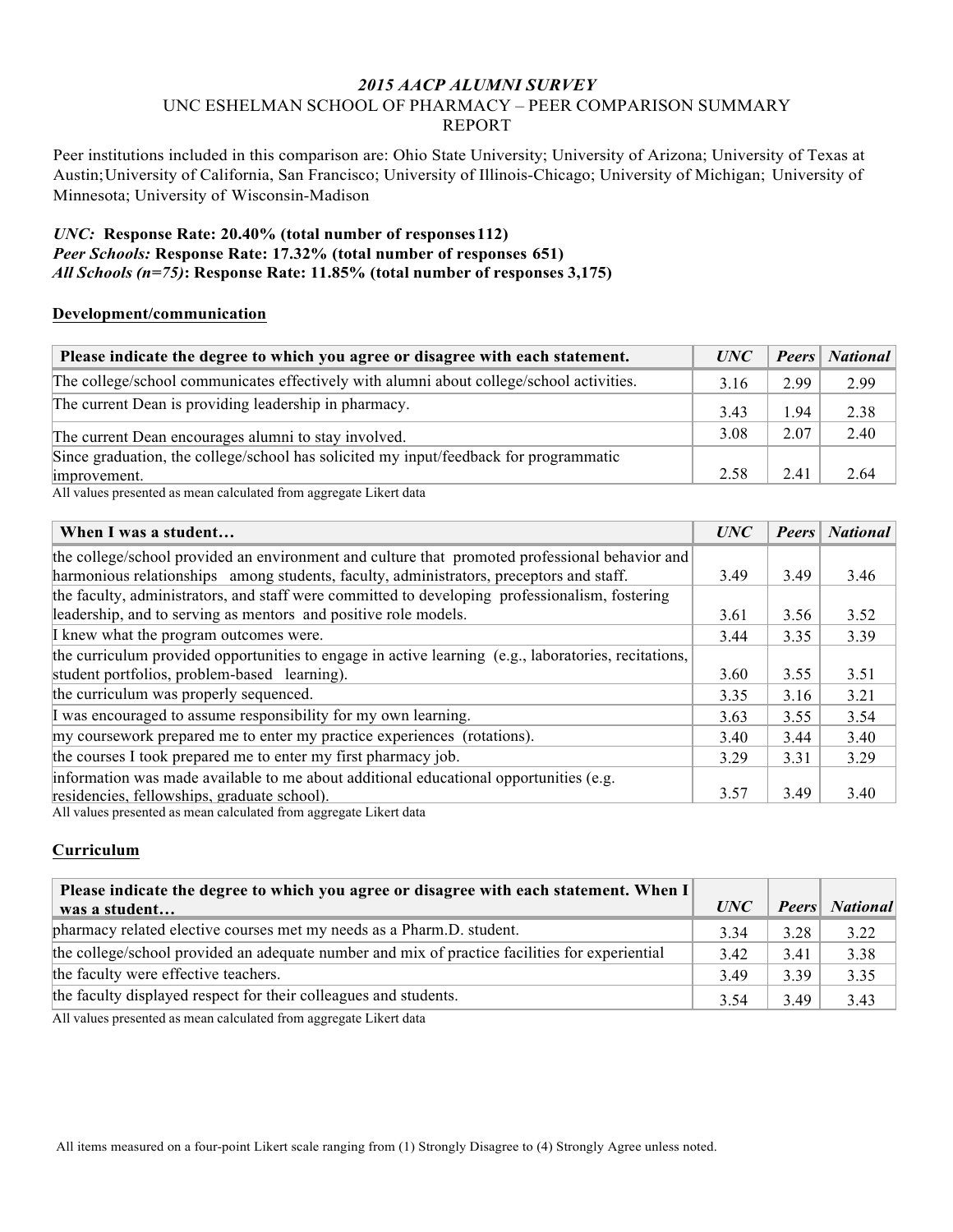| The Pharm.D. program prepares students to                                                                                                                                                                                                                                                     | UNC  | <b>Peers</b> | <b>National</b> |
|-----------------------------------------------------------------------------------------------------------------------------------------------------------------------------------------------------------------------------------------------------------------------------------------------|------|--------------|-----------------|
| develop and use patient-specific pharmacy care plans.                                                                                                                                                                                                                                         | 3.51 | 3.45         | 3.42            |
| effectively manage a patient-centered pharmacy practice.                                                                                                                                                                                                                                      | 3.34 | 3.34         | 3.33            |
| develop disease management programs.                                                                                                                                                                                                                                                          | 3.35 | 3.23         | 3.22            |
| manage the system of medication use.                                                                                                                                                                                                                                                          | 3.35 | 3.29         | 3.29            |
| promote the availability of health promotion and disease prevention initiatives.                                                                                                                                                                                                              | 3.45 | 3.33         | 3.34            |
| communicate with patients, caregivers, and other members of the interprofessional health care                                                                                                                                                                                                 |      |              |                 |
| team.                                                                                                                                                                                                                                                                                         | 3.59 | 3.57         | 3.51            |
| search the health sciences literature.                                                                                                                                                                                                                                                        | 3.59 | 3.54         | 3.49            |
| evaluate the health sciences literature.                                                                                                                                                                                                                                                      | 3.45 | 3.50         | 3.44            |
| demonstrate expertise in the area of informatics (resources, devices, and methods required to                                                                                                                                                                                                 |      |              |                 |
| optimize the acquisition, storage, retrieval, and use of information in pharmacy and healthcare).                                                                                                                                                                                             | 3.10 | 3.10         | 3.13            |
| apply state and federal laws and regulations to the practice of pharmacy.                                                                                                                                                                                                                     | 3.46 | 3.28         | 3.33            |
| maintain professional competence.<br>$\frac{1}{2}$ . The set of the set of the set of the set of the set of the set of the set of the set of the set of the set of the set of the set of the set of the set of the set of the set of the set of the set of the set of<br>$1 - 7 - 11 = 1 - 1$ | 3.58 | 3.53         | 3.53            |

All values presented as mean calculated from aggregate Likert data

## **General Impression**

|                                                                                                 | <i>UNC</i> |      | <b>Peers</b>   National |
|-------------------------------------------------------------------------------------------------|------------|------|-------------------------|
| If I were starting my education over today, I would choose pharmacy as a career.                | 3.06       | 3.07 | 3.10                    |
| If I were starting my education over today, I would choose the same college/school of pharmacy. | 3.61       | 3.57 | 3.33                    |
| As I reflect on my pharmacy education, I would rate the overall quality of my education         |            |      |                         |
| experience as very good.                                                                        | 3.64       | 3.61 | 3.46                    |

All values presented as mean calculated from aggregate Likert data

# **Demographic Information**

| Gender | <i>UNC</i> | <b>Peers</b> | <b>National</b> |
|--------|------------|--------------|-----------------|
| Male   | 30.4%      | 33.6%        | 36.6%           |
| Female | 69.6%      | 66.4%        | 63.4%           |

| <b>Year of Graduation</b> | UNC      | <b>Peers</b> | <b>National</b> |
|---------------------------|----------|--------------|-----------------|
| 2009                      | $3.6\%$  | $4.8\%$      | $3.4\%$         |
| 2010                      | $14.3\%$ | $10.6\%$     | $7.6\%$         |
| 2011                      | $17.0\%$ | $14.3\%$     | $10.4\%$        |
| 2012                      | $14.3\%$ | 23.7%        | 24.8%           |
| 2013                      | 20.5%    | 21.8%        | 23.8%           |
| 2014                      | 30.4%    | 24.9%        | $30.0\%$        |

| The configuration of the curriculum in the Pharm.D. program is best<br>described as: | <i>UNC</i> | <b>Peers</b> | <b>National</b> |
|--------------------------------------------------------------------------------------|------------|--------------|-----------------|
| Traditional program (4 professional years)                                           | 99 1%      | 99 7%        | 86.8%           |
| Accelerated program (3 professional years; year-round classes)                       | $0.9\%$    | $0.3\%$      | 13.2%           |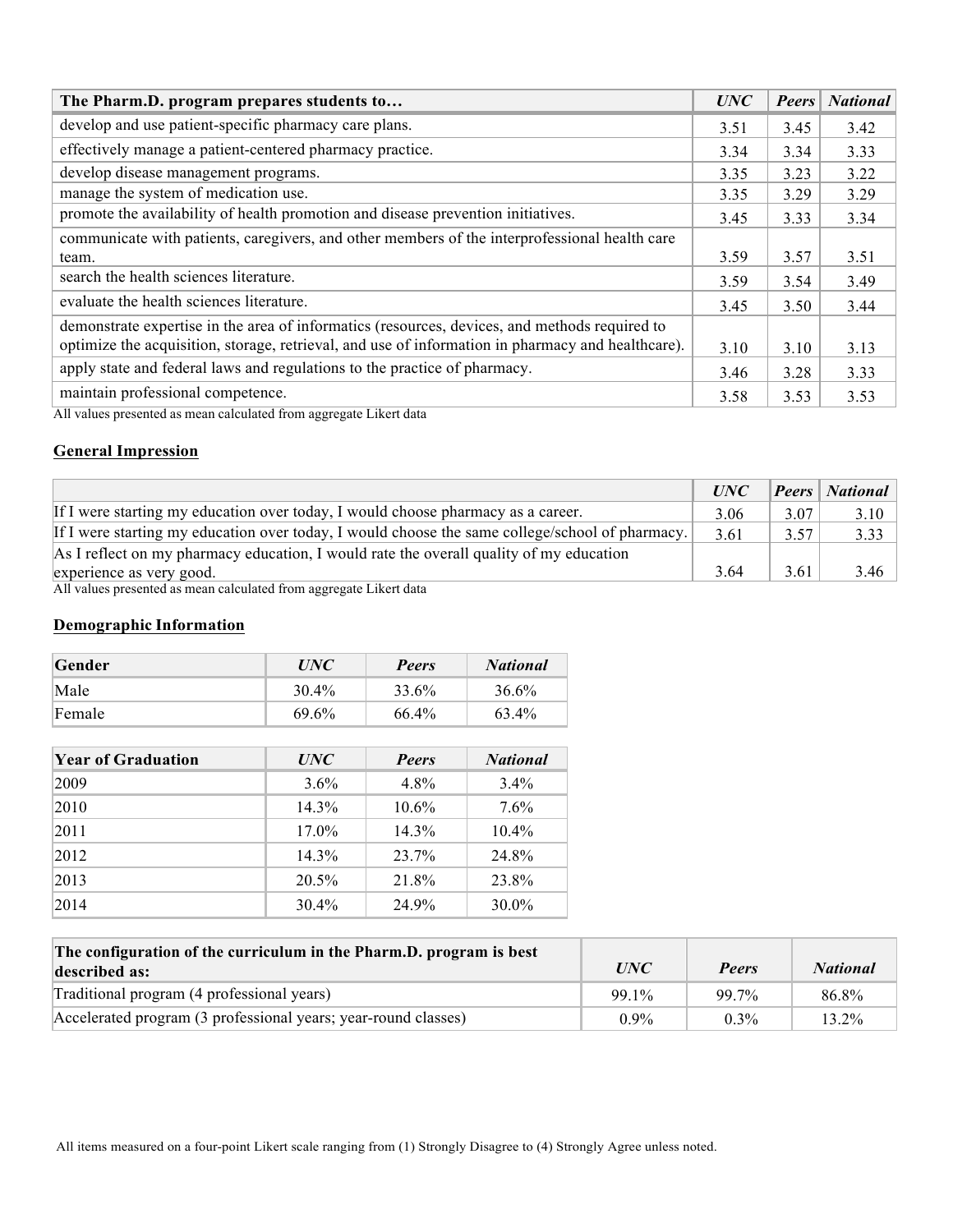| The learning environment in which you were enrolled is best<br>described as: | UNC     | <b>Peers</b> | <b>National</b> |
|------------------------------------------------------------------------------|---------|--------------|-----------------|
| Main campus                                                                  | 96.4%   | 96.5%        | 94.7%           |
| Distance/Satellite/Branch campus                                             | $2.7\%$ | $31\%$       | $5.0\%$         |
| Web-based program                                                            | $0.9\%$ | $0.5\%$      | $0.2\%$         |

| In addition to receiving your Pharm.D. degree, have you completed or<br>are you currently pursuing any type of postgraduate<br>education/training: | <i>UNC</i> | Peers    | <b>National</b> |
|----------------------------------------------------------------------------------------------------------------------------------------------------|------------|----------|-----------------|
| Yes                                                                                                                                                | 61.6%      | $46.4\%$ | 37.6%           |
| $\overline{\rm No}$                                                                                                                                | 38.4%      | 53.6%    | 62.4%           |

| <b>Postgraduate Education/Training:</b>                               | UNC      | <b>Peers</b> | <b>National</b> |
|-----------------------------------------------------------------------|----------|--------------|-----------------|
| MBA                                                                   | $2.7\%$  | $1.2\%$      | $2.8\%$         |
| Master's (other than MBA)                                             | $7.1\%$  | $5.5\%$      | $4.2\%$         |
| Other professional degree (JD, M.D., D.D.S.)                          | 1.8%     | $0.2\%$      | $0.4\%$         |
| Ph.D.                                                                 | 1.8%     | $1.5\%$      | $0.8\%$         |
| Residency in Pharmacy Practice (any type)                             | 49.1%    | 38.4%        | 29.4%           |
| Specialty Residency (e.g., Drug Information, Pediatric, Primary care) | $24.1\%$ | $14.6\%$     | 11.1%           |
| Fellowship                                                            | $8.0\%$  | $4.1\%$      | $3.2\%$         |
| Other                                                                 | 1.8%     | 1.4%         | 1.6%            |
| Alumni were allowed to select multiple responses                      |          |              |                 |

**Level of involvement with the Alumni Association:** *UNC Peers National* None 72.3% 65.7% 67.9% Minimal (occasionally attend functions) 25.9% 28.8% 28.8% Moderate (regularly attend functions)  $0.9\%$  1.5% 2.3% Heavy (past or present service as an officer or on the board of directors) 0.9% 0.9% 1.0%

| To what extent are you employed in pharmacy:     | UNC      | <b>Peers</b> | <b>National</b> |
|--------------------------------------------------|----------|--------------|-----------------|
| Part-time                                        | 7.1%     | $6.5\%$      | $6.0\%$         |
| Full time $(35 \text{ hrs} \& \text{above})$     | 81.3%    | 88.5%        | 90.0%           |
| Not currently practicing                         | $3.6\%$  | 2.3%         | 2.3%            |
| No longer in pharmacy profession                 | 1.8%     | $0.5\%$      | $0.4\%$         |
| Student (post graduate education/training)       | $14.3\%$ | 5.8%         | 4.7%            |
| Alumni were allowed to select multiple responses |          |              |                 |

| Setting in which you are primarily practicing: | UNC      | <b>Peers</b> | <b>National</b> |
|------------------------------------------------|----------|--------------|-----------------|
| Not applicable                                 | $0.0\%$  | $1.7\%$      | 1.7%            |
| Chain community pharmacy                       | 21.4%    | 24.1%        | 35.0%           |
| Independent community pharmacy                 | $8.0\%$  | $6.0\%$      | 8.1%            |
| Hospital                                       | $45.5\%$ | $46.1\%$     | 37.5%           |

All items measured on a four-point Likert scale ranging from (1) Strongly Disagree to (4) Strongly Agree unless noted.